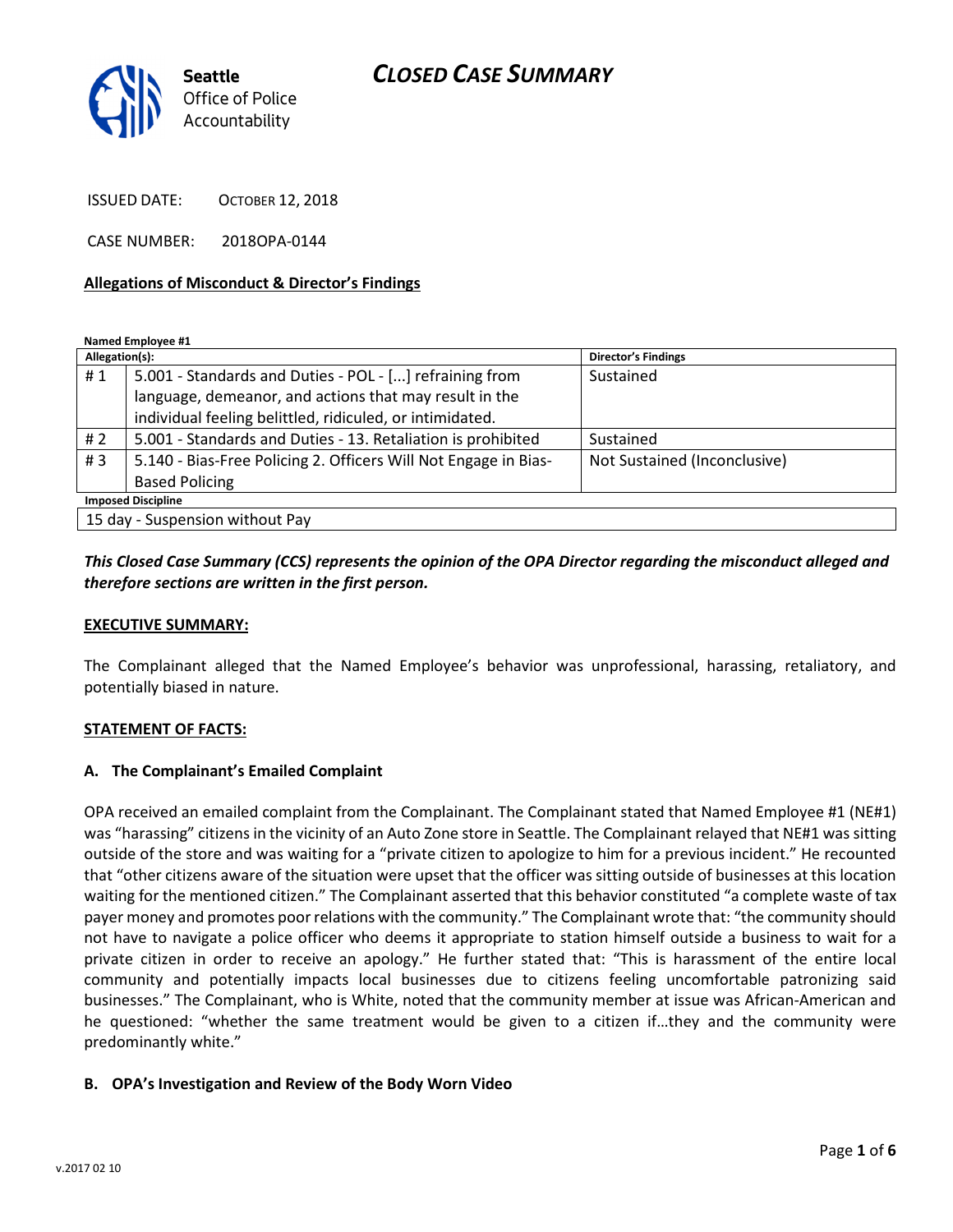

# CLOSE CASE SUMMARY

OPA CASE NUMBER: 2018OPA-0144

After receiving the Complainant's email, OPA initiated this investigation. A review of the CAD Call Report indicated that, at approximately 0638 hours, NE#1 on-viewed a parking violation. He issued an infraction and called a tow company to impound the vehicle. NE#1's Body Worn Video (BWV) captured him speaking to the tow truck driver when he was approached by an unknown male, who is referred to herein as the subject. The subject asked why the vehicle was being towed and NE#1 responded: "because it's parked on the street, and it's very expired, that's why." He then asked the subject if he was the registered owner. The subject said that he was not and told NE#1 that it was his girlfriend's ex-boyfriend's car and that the ex-boyfriend was in jail. The subject explained that he used the car for work. At this point, the subject, who was clearly upset about the tow, said to NE#1: "you aint got shit better to do, all I'm doing is trying to make money to pay bills and shit, and you aint got anything better to do." He then stated, while walking away: "fuck with my car, over some goddamn tabs." The subject's girlfriend came out of her apartment and began speaking with NE#1. The girlfriend, who was also upset, said to NE#1: "I just got paid today, I was going to put it in my name." NE#1 responded that the tabs had been expired "forever" and that she and the subject had still been driving the vehicle around. She told NE#1 that she previously had not had sufficient money to register the car. She explained that her son's birthday and Christmas had exhausted her financial resources and that she was finally able to afford to register the car now. NE#1 told her that he was not going to release the car and that it was going to be towed. At this point, NE#1 referenced the car being parked in front of the Auto Zone store and the girlfriend indicated that the subject drove the car to work there.

The girlfriend opened the door and NE#1 told her to stop and step away from the car. She eventually explained that she needed to get some things for her work. The subject walked back to the car and NE#1 shined his light on him. The subject told him to stop doing so and stated, regarding NE#1: "he's a ho." The subject and his girlfriend continued to complain, with the girlfriend telling NE#1 that he should not "mess with broke ass people." NE#1 responded to the subject: "you're a big man, huh. You're talking all kinds of smack." As he walked away, NE#1 stated to them: "think about all the times you've gotten away with it." He then drove from the scene. As he drove away, the girlfriend called him a "bitch," told NE#1 that towing the car when they were sleeping was a "bitch move," and called NE#1 a "punk." NE#1 rolled down his window and responded: "I'll see you guys, goodnight." He further stated to the subject, "I'll see you for sure."

Nearly three hours later, at approximately 0915 hours, NE#1 logged himself to a premise at Auto Zone. His BWV was activated at this time. The BWV showed NE#1 walk to the rear passenger side of his car and take a rolling chair from his backseat. He rolled the chair to the front of the Auto Zone and sat down. Shortly thereafter, an individual asked NE#1 what he was doing and whether he was "posted" there now. NE#1 responded: "for now, I got a little disrespected earlier today, so I'm going to hang out." Approximately five minutes later, another patrol unit pulled in front of the store. In response to the other officer's greeting, NE#1 stated: "I'm just cold kicking it." He further stated: "just doing some community oriented policing stuff." NE#1 asked the other officer if he knew why NE#1 was there and the other officer said that he did. NE#1 remarked, apparently about the subject: "this guy's freaking out…" The officers discussed how there were less people than usual in the vicinity of the store. NE#1 stated: "I was hoping more people would be out here."

Someone who NE#1 appeared to know walked by NE#1 while walking his dog. They began to discuss why NE#1 was there and NE#1 told him: "I got called a ho and a bitch, I think I'm going to hang around here until I get an apology." NE#1 told the individual that the person who insulted him was "one of the guys who's usually around here."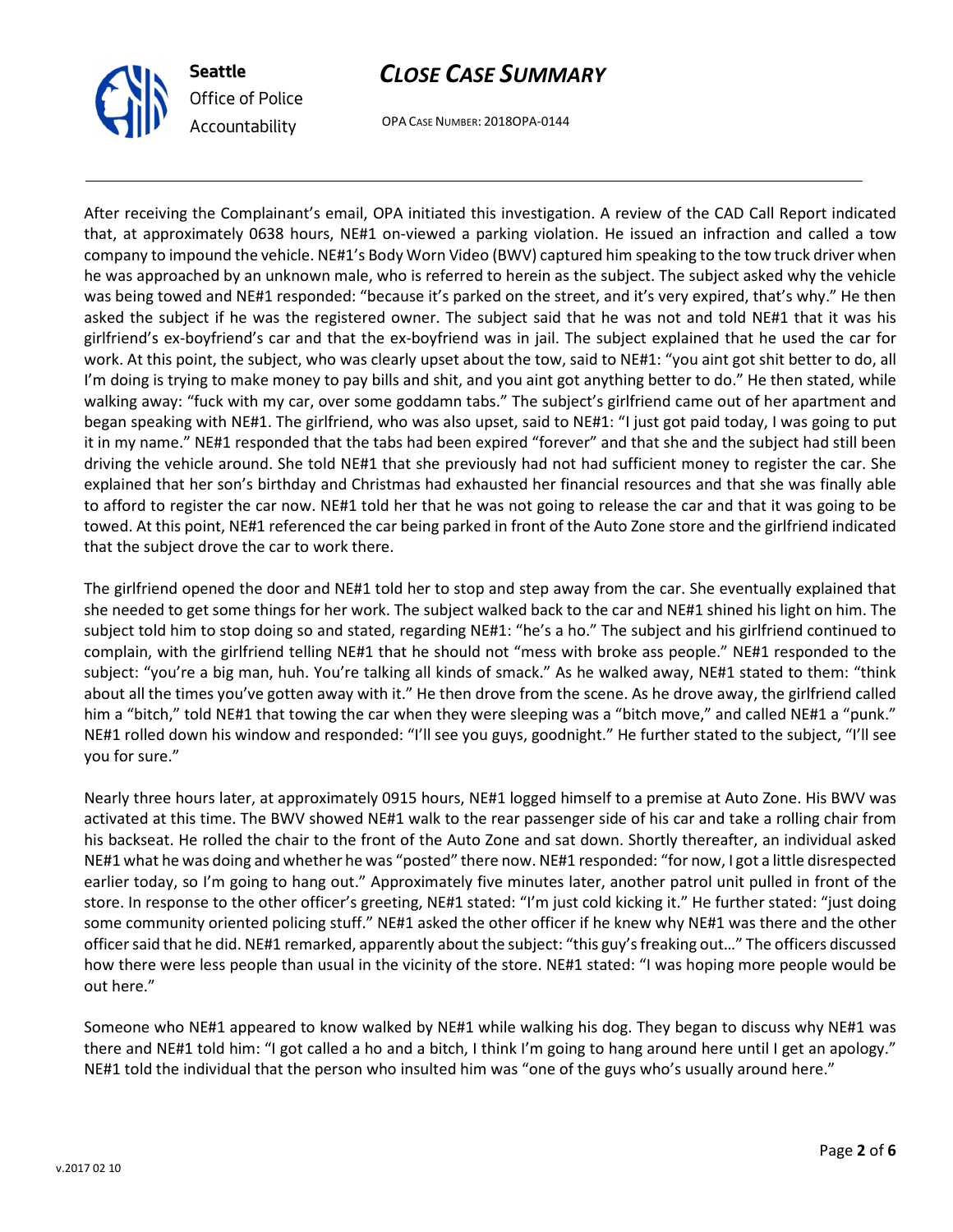minutes.

### D. OPA's Interview of Named Employee #1

C. OPA's Interview of the Complainant OPA interviewed the Complainant. The Complainant stated that he was inside Auto Zone when he overheard some other customers talking about an officer who was sitting outside waiting for someone to apologize to him. The Complainant recalled that multiple other people came into the store and were also talking about the officer's behavior. The Complainant recounted that he went outside and told NE#1 that he did not think NE#1 sitting around and waiting for someone to apologize to him was an appropriate use of taxpayers' dollars. While NE#1 was polite to the Complainant, the Complainant still believed that it was a poor usage of City of Seattle and Department resources for NE#1 to be sitting outside of the store for at least 30 minutes. OPA asked the Complainant about his assertion in his email that NE#1's conduct could be based on bias. The Complainant noted that the area in which this incident occurred was predominantly African-American and he was skeptical that the same conduct would have occurred in a majority White neighborhood.

Complainant walked away.

At nearly that same time, an older African-American male walked out of the Auto Zone store. He discussed NE#1's behavior and counseled him about unnecessarily escalating the interaction with the subject. He provided NE#1 with guidance on how to avoid conflict and communicate with the subject. The male told NE#1 that the behavior that NE#1 was currently engaging in was the wrong thing to do and that it would be better to wait and let the situation settle down. NE#1 thanked the male for his advice, shook his hand, and walked back to his vehicle. He then drove from the scene and de-activated his BWV. All in all, NE#1 was seated in front of the store while on duty for more than 30

Around eight minutes after his interaction with the Complainant, NE#1 began wheeling his chair back to his patrol vehicle. He interacted with an individual sitting in a vehicle who asked him what was going on and NE#1 said that someone was calling him names earlier. Another individual responded: "that's a sign of being pissed off, you brought an office chair out." NE#1 said: "I'm just hanging out."

be driving around his girlfriend's ex-man's car. I think I'm owed an apology." Approximately 23 minutes after he first sat down, NE#1 was approached by the Complainant. The Complainant stated to him: "I've just heard the story of what you're doing out here, I just wanted to tell you, I think it's harassment is what you're doing." NE#1 responded "ok." In response to a request from the Complainant, NE#1 provided his badge number and the spelling of his last name. The Complainant told NE#1: "I just think it's a bad representation." NE#1 responded: "hanging out with the public." The Complainant stated: "No man, they know why you're here." When NE#1 asked who

"they" were, the Complainant said: "you think you're owed an apology for a person whose vehicle got towed…it's just bad form in general." NE#1 again stated that he did not know who "they" referred to and the Complainant responded: "It's from one of the customers inside the store, they're fully aware of why you're here." NE#1 said "ok," and the

Another patrol unit drove up and NE#1 spoke with that officer. The officer asked NE#1, who was this officer's sergeant, what he was doing. NE#1 responded: "I'm just hanging, I don't know if I told yah, I got a little disrespected earlier today, I think I deserve an apology. Do you know that broke down purple crown vic?" NE#1 continued: "that's not his car, that's his girlfriend's ex-boyfriend's who is currently in jail. You would think he would have enough pride not to

# CLOSE CASE SUMMARY

OPA CASE NUMBER: 2018OPA-0144



Seattle

Office of Police Accountability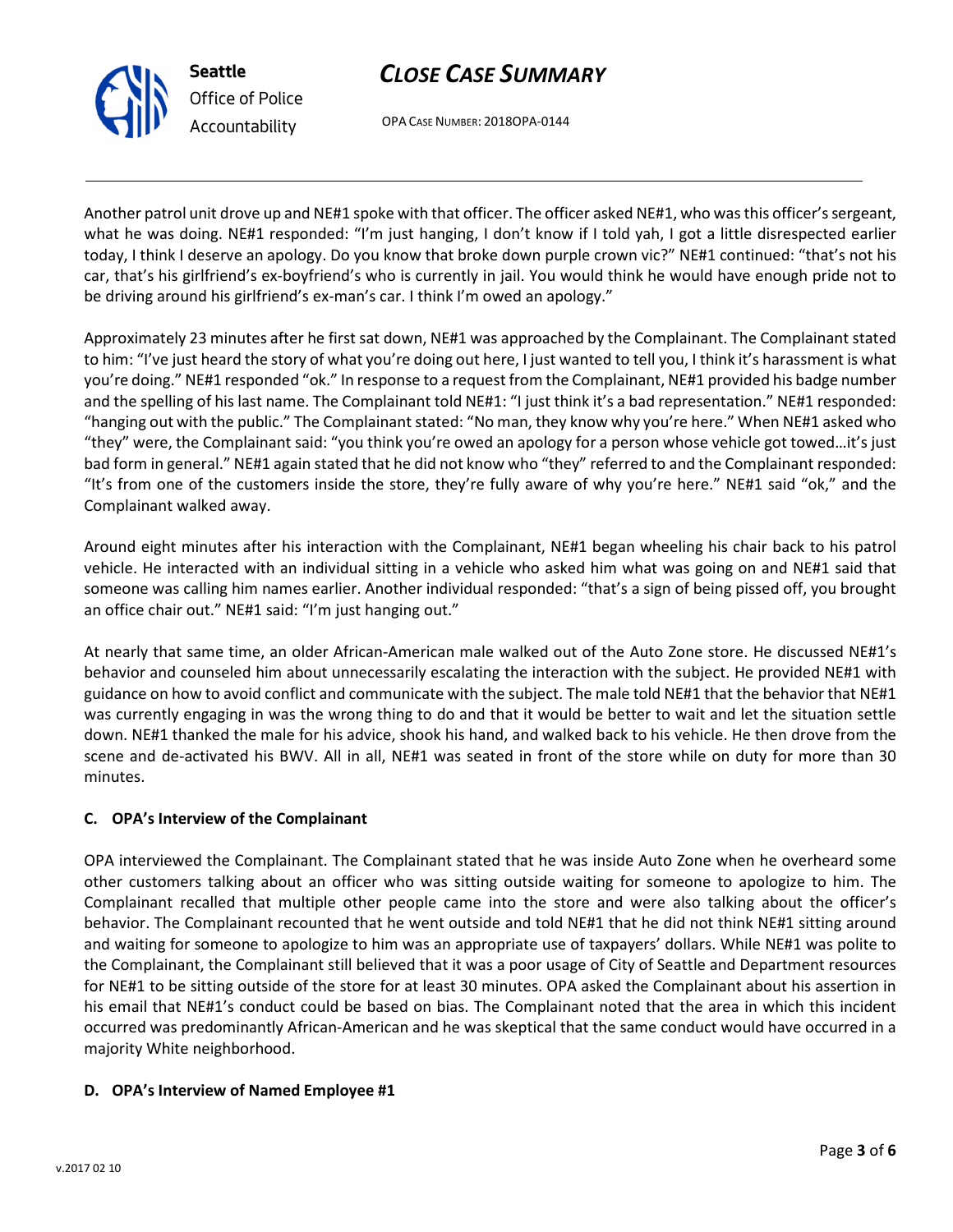



OPA CASE NUMBER: 2018OPA-0144

NE#1 told OPA that he stationed himself in front of the Auto Zone on the date in question in order to keep his eyes on a historically high-crime location. He stated that he will "spend a lot of time there" and "try to interact with people in the plaza." He indicated that he knew the subject was a "mobile mechanic" at Auto Zone and was there often. The subject was the individual who NE#1 felt "disrespected" him. He recalled the earlier incident and that the subject got upset with him and that the subject and his girlfriend were calling NE#1 "names" and "just belittling me and cussing and swearing at me for the action that I was taking, towing the car."

NE#1 stated that he went to the Auto Zone frequently to be "seen" and to let people know that there is a "police presence." However, he acknowledged that pulling out a chair and sitting in front of the business was not something that he would normally do and that he did so because he wanted to be visible. Because he was planning on staying there for over 30 minutes, he wanted to be "comfortable and approachable." He told OPA that he was not there to contact the subject to obtain an apology and that he had "no intention of initiating contact" with him. He then told OPA that, had the subject shown up at the business, he would have revisited the earlier towing with him. NE#1 did not opine as to how his behavior could have made the subject feel.

NE#1 acknowledged that his conduct could have possibly been perceived as trying to belittle or demean the subject. However, he stated that he felt like he does a "very good job building bridges with the community – the local community there, at that exact location." He said that he was not at that location to retaliate against the subject. NE#1 denied engaging in biased policing and stated that it was insulting, in part, because he is in a "mixed race marriage." He stated that he would have acted the same way regardless of where this incident occurred.

### ANALYSIS AND CONCLUSIONS:

### Named Employee #1 - Allegations #1 5.001 - Standards and Duties - 9. Employees Shall Strive to be Professional

SPD policy 5.001-POL-9 requires that SPD employees "strive to be professional at all times." The policy further instructs that "employees may not engage in behavior that undermines public trust in the Department, the officer, or other officers." (SPD Policy 5.001-POL-9.) The policy states that: "Any time employees represent the Department or identify themselves as police officers or Department employees, they will not use profanity directed as an insult or any language that is derogatory, contemptuous, or disrespectful toward any person." (Id.) Lastly, the policy proscribes: "unnecessary escalation of events even if those events do not end in reportable uses of force." (Id.)

As discussed below, I find that NE#1 violated virtually every aspect of the Department's policy.

With regard to NE#1's conduct at the time he towed the car, he made two statements that served to the escalate this situation. The statements were the following: when he told the subject "you're a big man, huh. You're talking all kinds of smack"; and when he later stated to the subject and his girlfriend "I'll see you guys, goodnight," and added to the subject, "I'll see you for sure." These statements were gratuitous and unnecessary. The first statement served no purpose other than to further rile the subject up and could have very well resulted in a physical altercation under different circumstances. The second statement was geared, in my opinion, to inform the subject that NE#1 would be looking for him later. This was or, at the very least, could have been interpreted as a threat. Moreover, NE#1's conduct in waiting outside of the store for an apology from the subject escalated the situation. Notably, this issue was raised by the man who counseled NE#1 on his behavior near the conclusion of the incident. The individual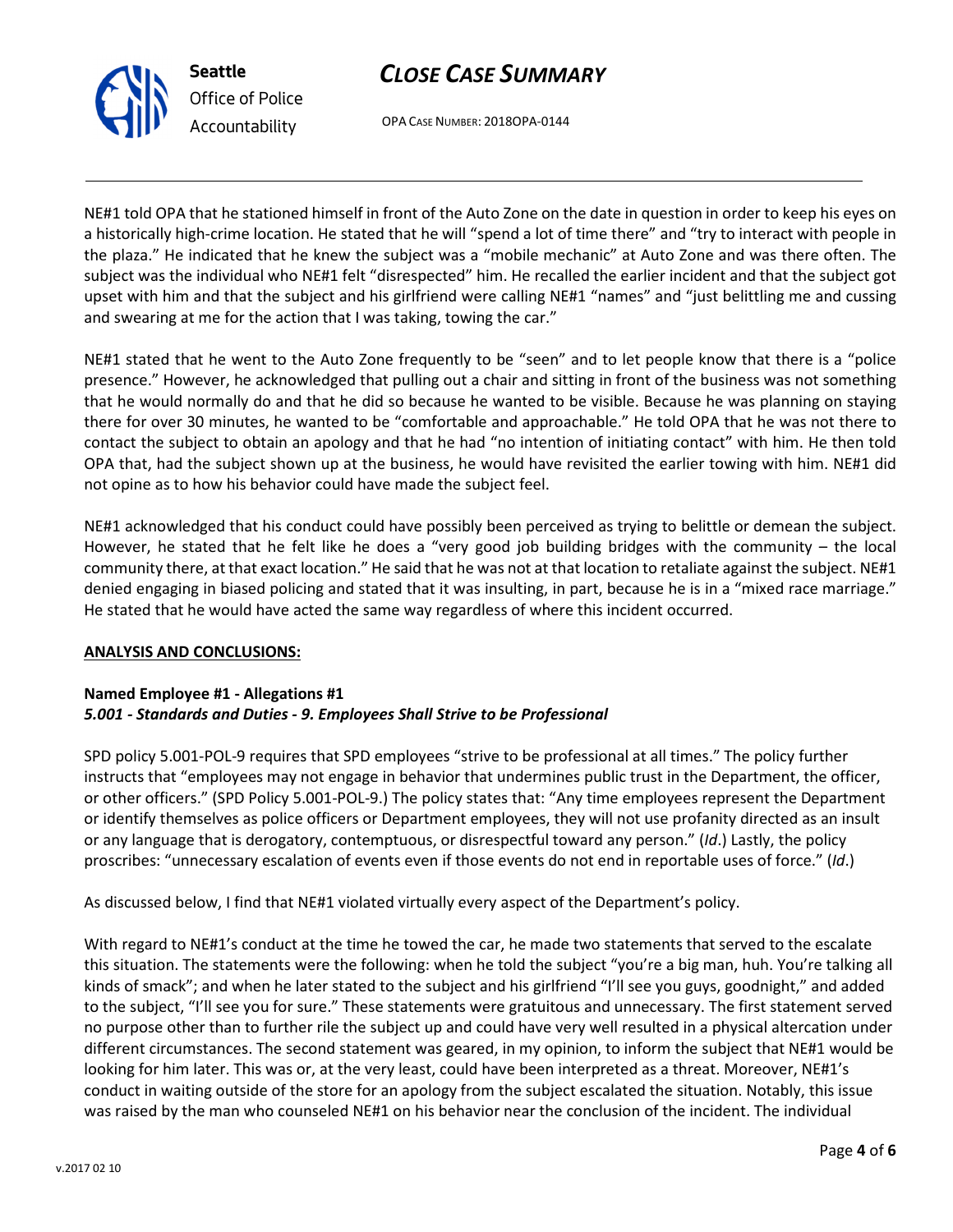

Seattle Office of Police Accountability

# CLOSE CASE SUMMARY

OPA CASE NUMBER: 2018OPA-0144

expressly referenced the fact that NE#1's was doing the wrong thing by waiting outside of the store and the situation would be diffused if NE#1 left and allowed things to settle down. It is embarrassing for both NE#1 and the Department that a community member was required to convince NE#1 that his actions were inappropriate and escalated the situation. I note that even though multiple other officers came to the scene, none found it necessary to do so, even given their extensive collective training on professionalism, community oriented policing, and deescalation.

NE#1's statements were also contemptuous and disrespectful towards the subject. The most notable among these was when NE#1 told him: "You would think he would have enough pride not to be driving around his girlfriend's exman's car."

Further, NE#1's conduct and statements were not associated with any legitimate law enforcement purpose and only served to undermine public trust in NE#1, his fellow officers, and in the Department as a whole. I am disappointed that NE#1 did not understand, either due to ignorance or deliberate obfuscation, how inappropriate his conduct was. This is particularly the case given that NE#1 is a Department sergeant who is responsible for being a leader and setting an example for other officers. I find it equally concerning that multiple officers drove by the scene, interacted with NE#1, and apparently saw nothing wrong with his actions. These officers should have recognized that his conduct was inordinately unprofessional and they had a personal obligation to notify a supervisor or OPA of what they observed. Lastly, NE#1 repeatedly referenced that he was engaging in "community policing" during the incident. If NE#1 truly believed that he was doing so, that is incredibly problematic in and of itself. If not, it demonstrates that he was purposefully and sarcastically undercutting a crucial SPD program. The various community members who interacted with NE#1 during this incident may now believe that "community policing" is simply a code word for inappropriately disrupting and harassing a community member who "insulted" an officer. This is simply antithetical to the entire purpose and philosophy behind community policing. In OPA's opinion, this type of behavior creates a divide between the Department and the community it serves. It further sets back the efforts of the Department to develop trust and mutual respect and appreciation with the public.

Lastly, I note that, at the beginning of his OPA interview, NE#1's Guild representative objected to this case on the grounds that it concerned "minor misconduct," the investigation of which violated, in the representative's opinion, a prior "agreement between the Guild and City of Seattle. First, I know of no contractual provision that prevents OPA from investigating minor allegations of misconduct. Indeed, OPA has jurisdiction over any type of misconduct, regardless of severity. Moreover, the assertion that the behavior in this case constituted minor misconduct is frankly absurd. First, SPD policy defines "minor rudeness (absent bias)" as non-serious. However, the rudeness here was not minor and there was a bias allegation made by the Complainant. Further, even if the behavior was minor rudeness, SPD policy explicitly states that "repeated minor policy violations" constitute serious misconduct. NE#1 has had 12 separate investigations in to his professionalism over the past 18 years, two of which have resulted in Sustained findings. As such, this constituted a repeated violation that was mandated to be referred to and investigated by OPA. Second, the allegation of professionalism in this case was accompanied by allegations of retaliation and bias. Both of these constituted serious misconduct.

For these reasons, I recommend that this allegation be Sustained.

### Recommended Finding: Sustained